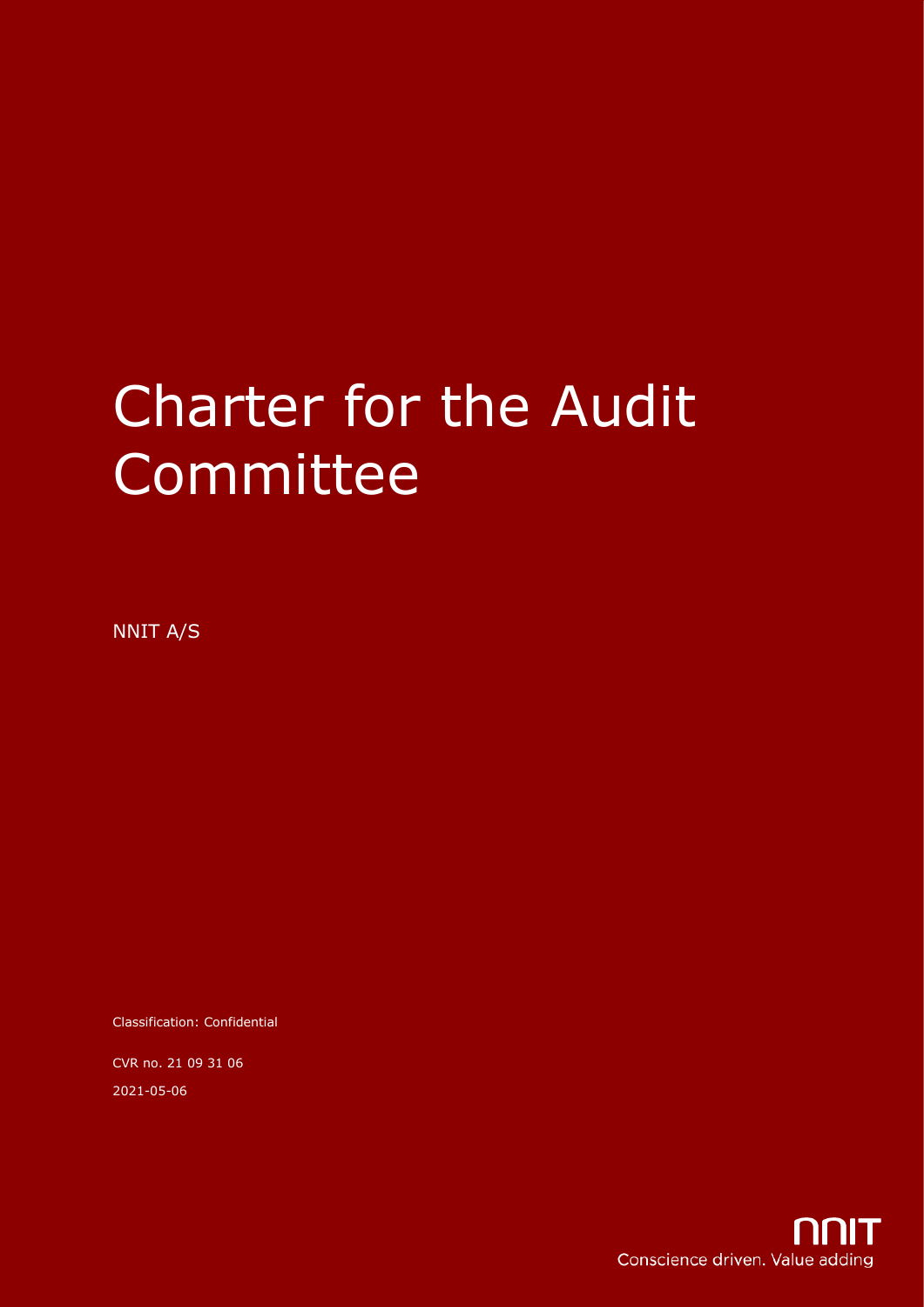# **Table of Contents**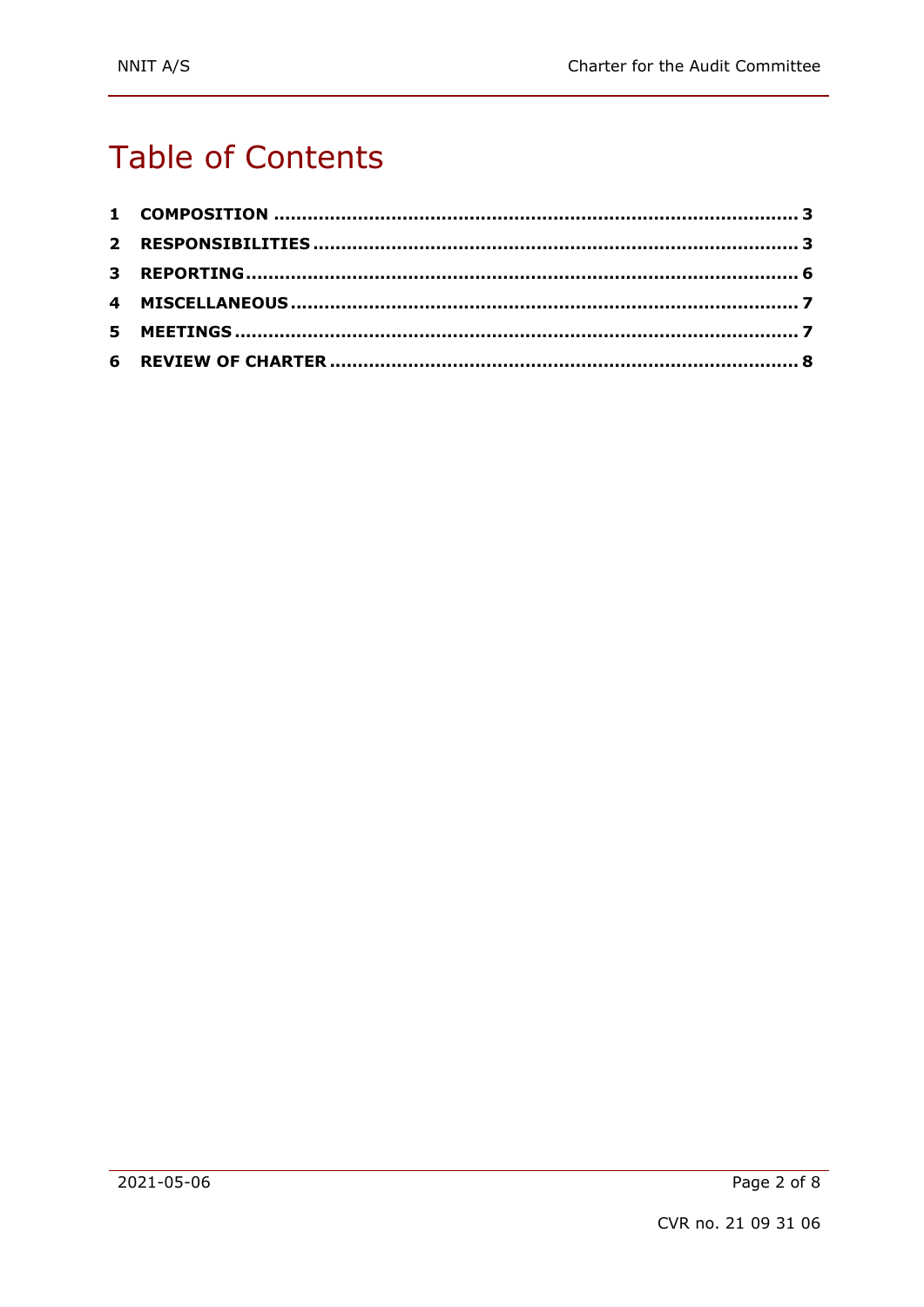## 1 Composition

- 1.1 The Audit Committee consists of at least three members.
- 1.2 Members of the Audit Committee are elected for a one-year term among the members of the Board of Directors. Election usually takes place at the first board meeting following the annual general meeting. Any member of the Audit Committee can, however, be removed by the Board of Directors at any time.
- 1.3 One of the members of the Audit Committee shall be designated by the Board of Directors as Chairman of the Audit Committee.
- 1.4 A majority of the members of the Audit Committee shall qualify as independent as defined by the Danish Recommendations on Corporate Governance and the committee members shall as a whole have competences relevant to the sector in which NNIT is operating. In addition, at least one member shall qualify as an audit committee financial expert with qualifications in accounting and/or auditing.
- 1.5 Among the members of the Audit Committee, the members shall possess such expertise and experience to provide updated insight into and experience in the financial, accounting and audit conditions of the companies with shares listed for trading on a regulated market.
- 1.6 The Chairman of the Board of Directors cannot be appointed Chairman of the Audit Committee.
- 1.7 Any member of the Audit Committee shall notify the Chairman of the Audit Committee, as soon as practicable, of any event, situation or condition that may affect the evaluation of his or her independence.
- 1.8 The Audit Committee shall annually conduct a performance evaluation of the Audit Committee and review the Audit Committee's compliance with applicable independence, financial expertise and other legal requirements of applicable legal and corporate governance standards. The Audit Committee shall present the results of such review to the Board of Directors.

# 2 Responsibilities

2.1 The Audit Committee shall review accounting and audit matters that by decision of the Board of Directors or the Audit Committee require a more thorough evaluation and assist the Board of Directors with the oversight of annual reporting process, audit and internal controls and risk management. All decisions will be made by the Board of Directors except as expressly stated in this Charter.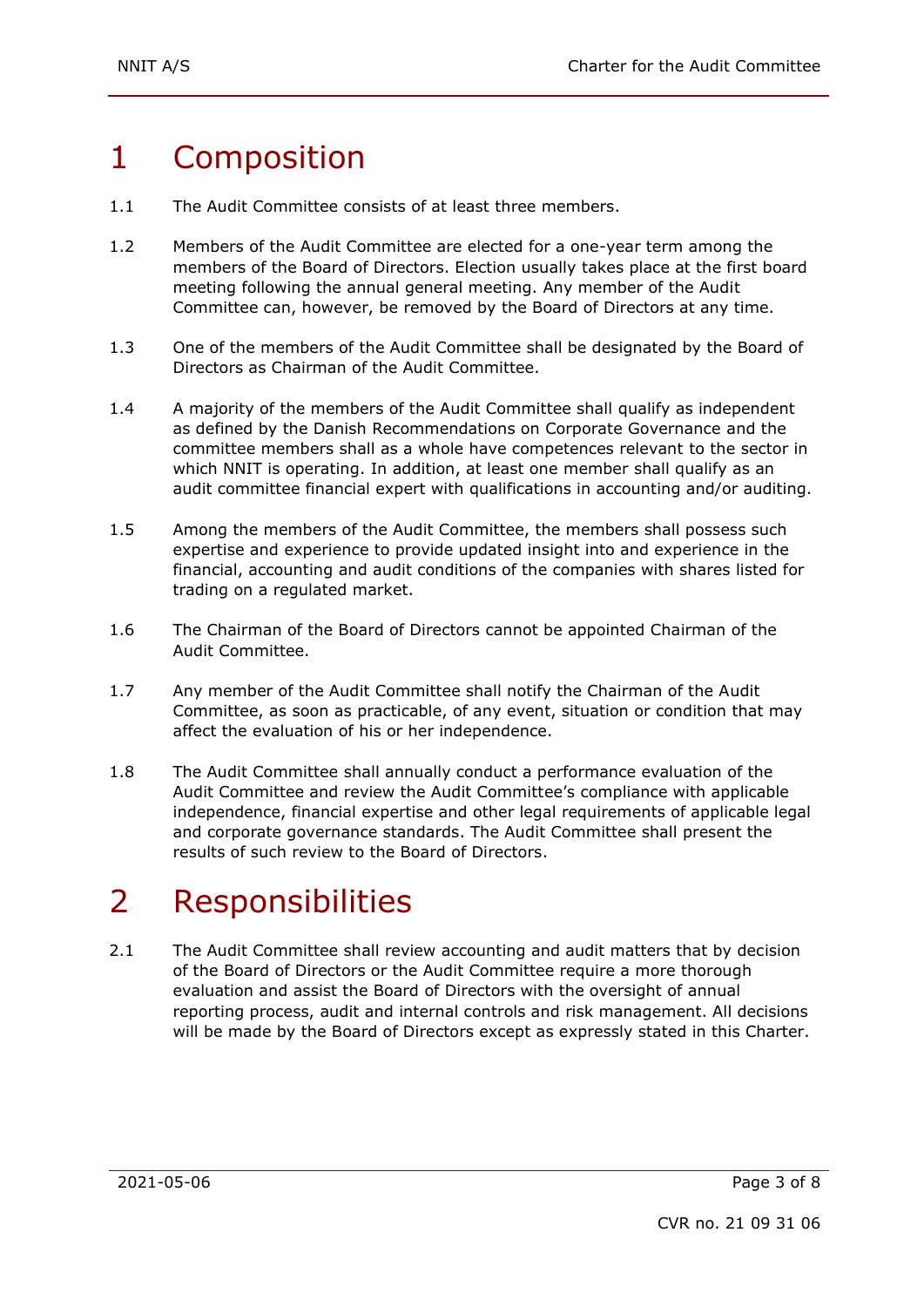- 2.2 The Audit Committee has the following general responsibilities:
- 2.2.1 External audit
	- (a) Review the competences, performance and independence of the external auditor and its compliance with the requirements of the Company's business.
	- (b) Monitor the statutory audit of the annual financial statements, taking into account any findings or conclusions from the most recent quality control of the external auditor.
	- (c) Establish selection procedures of the statutory external auditor. The Audit Committee shall recommend to the Board of Directors the statutory external auditor to be proposed by the Board of Directors for election at the annual general meeting, including a motivated recommendation.
	- (d) Review of annual audit plan and performance by the external auditor.
	- (e) Review and discuss the external auditor's Long-form Report with the Board of Directors.
	- (f) Review the compensation of the external auditor and recommend such compensation to the Board of Directors for approval.
	- (g) Review the engagement terms of the external auditor and recommend the terms to the Board of Directors for approval.
	- (h) Review the management letter and the Executive Management's response to the auditor's findings and recommendations.
	- (i) Pre-approve all audit services and permitted non-audit services above DKK 75 thousand to be provided by any external auditor. The Audit Committee may delegate its authority to pre-approve services to one or more members of the Audit Committee provided that such designees present any such approvals to the full Audit Committee at the next Audit Committee meeting.
	- (j) Establish procedures to ensure that only permitted Tax and Valuation services are performed by the statutory external auditor.
	- (k) Resolve any disagreements between the Executive Management and any external auditor regarding financial reporting, accounting policies and estimates.
	- (l) Facilitate a regular dialogue and exchange of information between the external auditor and the Board of Directors.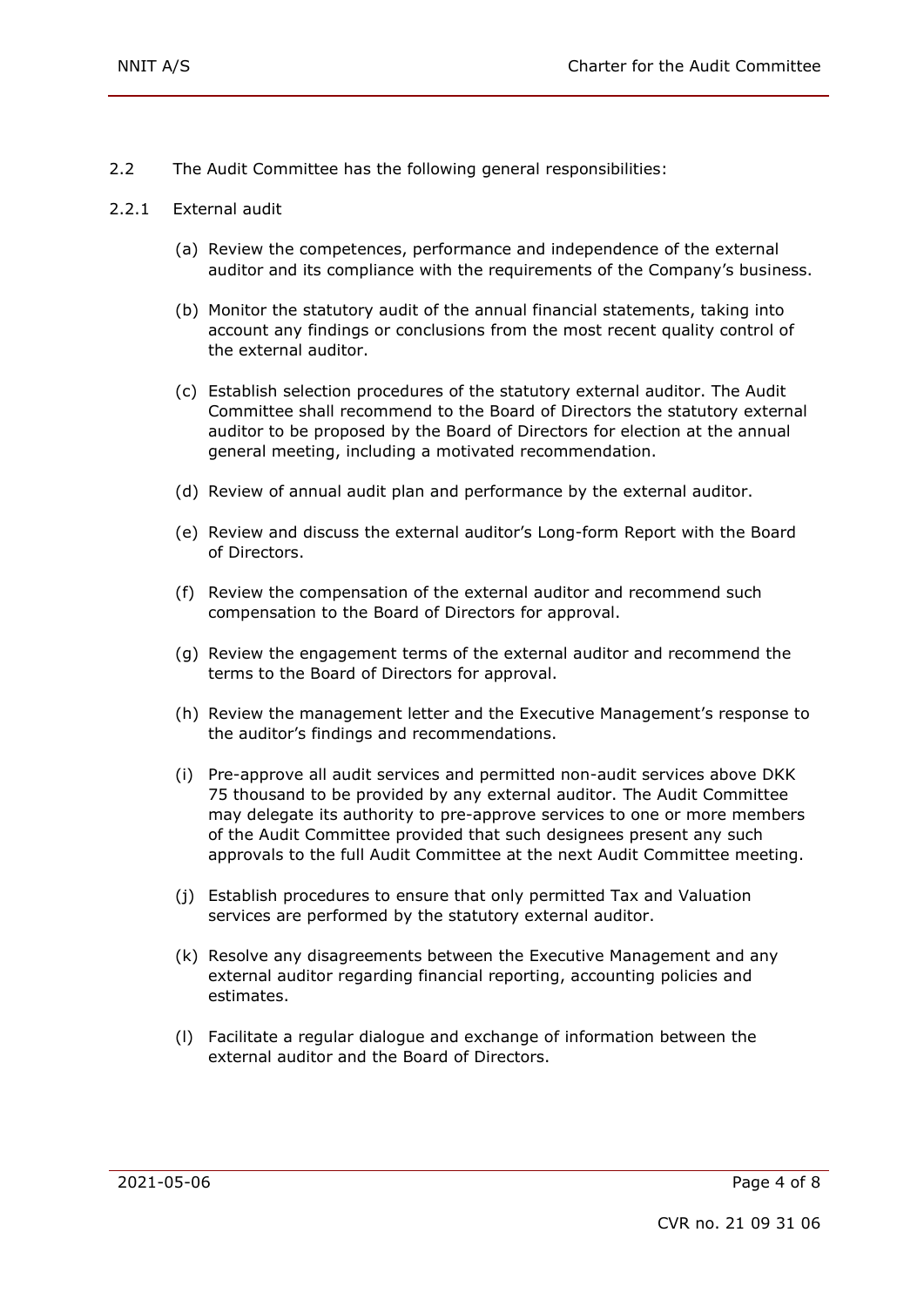- 2.2.2 Internal audit
	- (a) Internal audit is currently not considered relevant, however, the need for an internal audit function must annually be assessed and, if needed, the Audit Committee is to provide recommendations on selecting, appointing and removing the head of the internal audit function and on the budget of the internal audit function.
- 2.2.3 Whistle-blower system
	- (a) Ensure appropriate procedures for receipt, retention and treatment of complaints regarding accounting, internal accounting controls, auditing, financial reporting and business ethics matters as well as monitor complaints received.
	- (b) Ensure a confidential and anonymous procedure for submissions made by employees of concerns regarding questionable accounting, internal accounting controls, auditing, financial reporting matters and business ethics matters.
- 2.2.4 Financial, social and environmental reporting
	- (a) Monitor significant accounting policies, significant accounting estimates and related party transactions, and recommend changes in significant accounting policies to the Board of Directors.
	- (b) Monitor and report to the Board of Directors on key uncertainties and risks, which may impact the financial outlook.
	- (c) Conduct and report to the Board of Directors on an organisational review of the finance and insurance organisation.
	- (d) Review and discuss
		- (i) the consolidated financial statement in the Company's annual and interim report and appertaining company announcements;
		- (ii) evaluate the overall presentation of the financial reporting in order to ensure that it provides a true and fair view of the financial position as well as the development and performance of the Company;
		- (iii) evaluate whether the "going-concern" principle is appropriate to assume, including any special assumptions, qualification and/or uncertainties related thereto;
		- (iv) evaluate the Company's compliance with relevant laws and regulations; and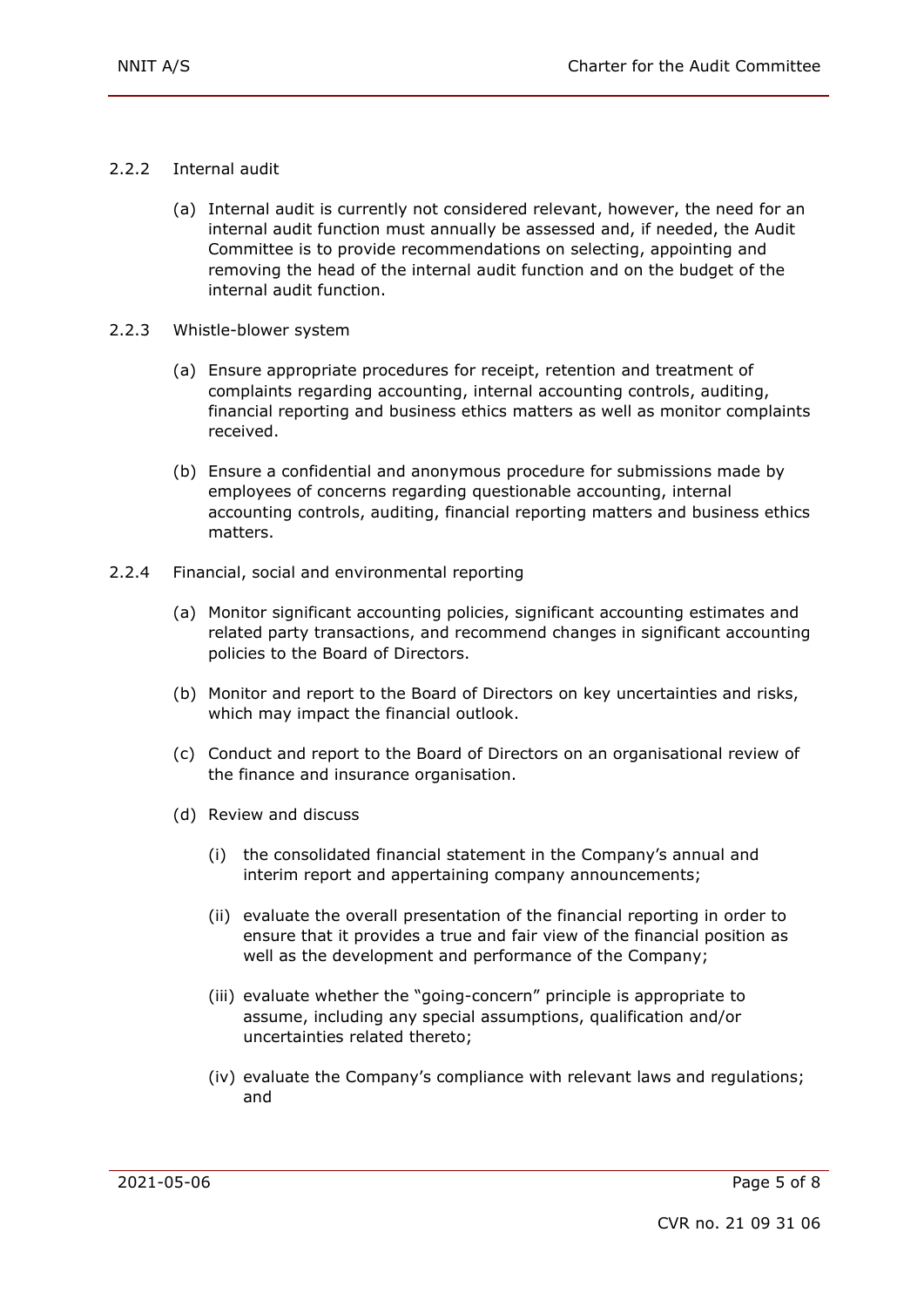- (v) the consolidated social and environmental statement in the Annual Report.
- (e) Monitor and review the adequacy and effectiveness of internal controls over financial, social and environmental reporting.
- (f) Monitor the effectiveness of the risk management in relation to financial reporting and review and discuss policies and the 'Enterprise Risk Management Report' with respect to risk assessment and risk management.
- (g) Monitor procedures and guidelines for prevention and detection of fraud as well as evaluate management's possibilities of deviating from the internal control procedures and influencing the accounting.
- (h) Monitor and review the internal, external and system audits conducted by NNIT's Quality and Security Department.
- 2.2.5 Compliance
	- (a) Review and report to the Board of Directors on the effectiveness of procedures and functions established for ensuring compliance by the Company with applicable rules and regulations.
- 2.2.6 Post-completion review of investments
	- (a) Perform a post-completion review of fixed assets and IT investments previously approved by the Board of Directors.
- 2.3 The Board of Directors may delegate other specific tasks to the Audit Committee from time to time.

#### 3 Reporting

- 3.1 The Audit Committee shall regularly inform the Board of Directors of relevant discussions and present recommendations to the Board of Directors based on the responsibilities of the Audit Committee mentioned above.
- 3.2 A copy of the minutes of Audit Committee meetings will be circulated to the Board of Directors. Any other material presented to or prepared by the Audit Committee will be available to all members of the Board of Directors upon request.
- 3.3 The Audit Committee shall prepare the Audit Committee report if required by applicable laws and regulations or deemed appropriate to be included in NNIT's financial reporting or on NNIT's website.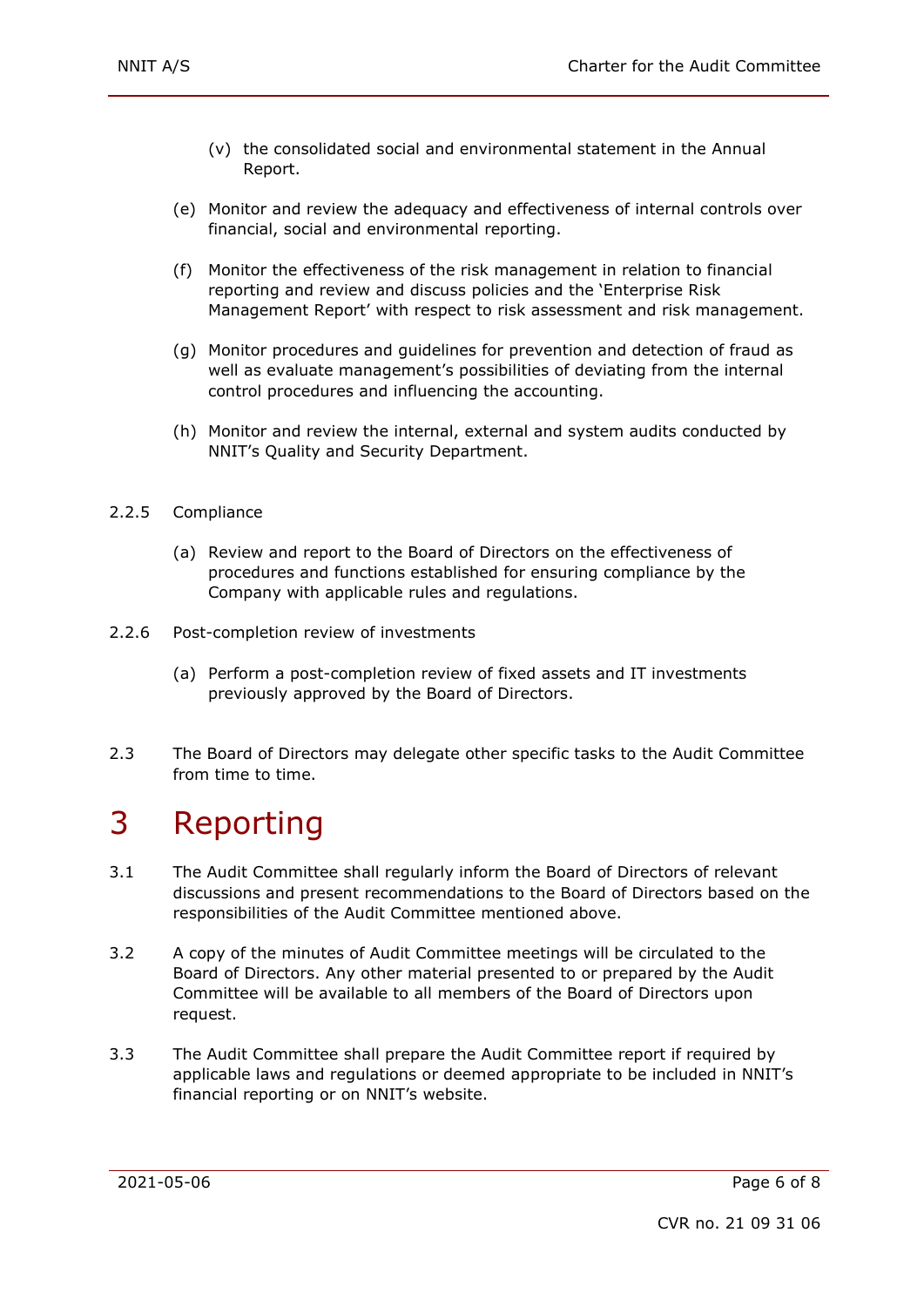# 4 Miscellaneous

4.1 The Audit Committee may engage independent counsel and other advisors if deemed necessary to carry out its duties.

# 5 Meetings

- 5.1 Meetings shall be held as often as deemed appropriate and at least four times each year. A member of the Audit Committee, the CEO, the CFO or the external auditor may request that a meeting of the Audit Committee be held.
- 5.2 Meetings shall be convened at not less than seven calendar days' notice, and such notice shall include an agenda for the meeting in question. The agenda shall be prepared by the secretary of the Audit Committee in consultation with the Chairman of the Audit Committee. Any written material relating to the individual agenda items shall, to the extent possible, be forwarded to the members together with the notice convening the meeting. For meetings where quarterly reports are to be reviewed, the written material may be forwarded to the members at a later time to coincide with the submission of written material for the upcoming Board of Directors meeting. The agenda for meetings of the Audit Committee shall be forwarded to the Board of Directors in advance of each upcoming meeting.
- 5.3 Under special circumstances, the Audit Committee may pass resolutions over the phone or in writing. In such cases, the proposed resolution shall be forwarded to all members of the Audit Committee, and the Chairman of the Audit Committee shall subsequently seek to obtain a written, oral or electronically transferred statement from all members of the Audit Committee on their position on the resolution.
- 5.4 All resolutions shall be recorded in the minutes of the meeting. Minutes of meetings are taken by the Secretary of the Audit Committee. The draft minutes shall be presented to the Chairman of the Audit Committee as soon as possible preferably no later than 10 working days following the meeting and circulated to all members of the Audit Committee as soon as possible and preferably no later than 30 calendar days following the meeting. The minutes shall be circulated to the Board of Directors together with the agenda and material for the following board meeting.
- 5.5 The Audit Committee may, if required, request the attendance of any member of the Board of Directors, Executive Management, employee or external auditor. The Chairman of the Audit Committee may invite or require other persons relevant to the business of the Audit Committee to attend meetings when appropriate.
- 5.6 The Audit Committee forms a quorum when two or more of its members are present. Resolutions are passed by a simple majority.